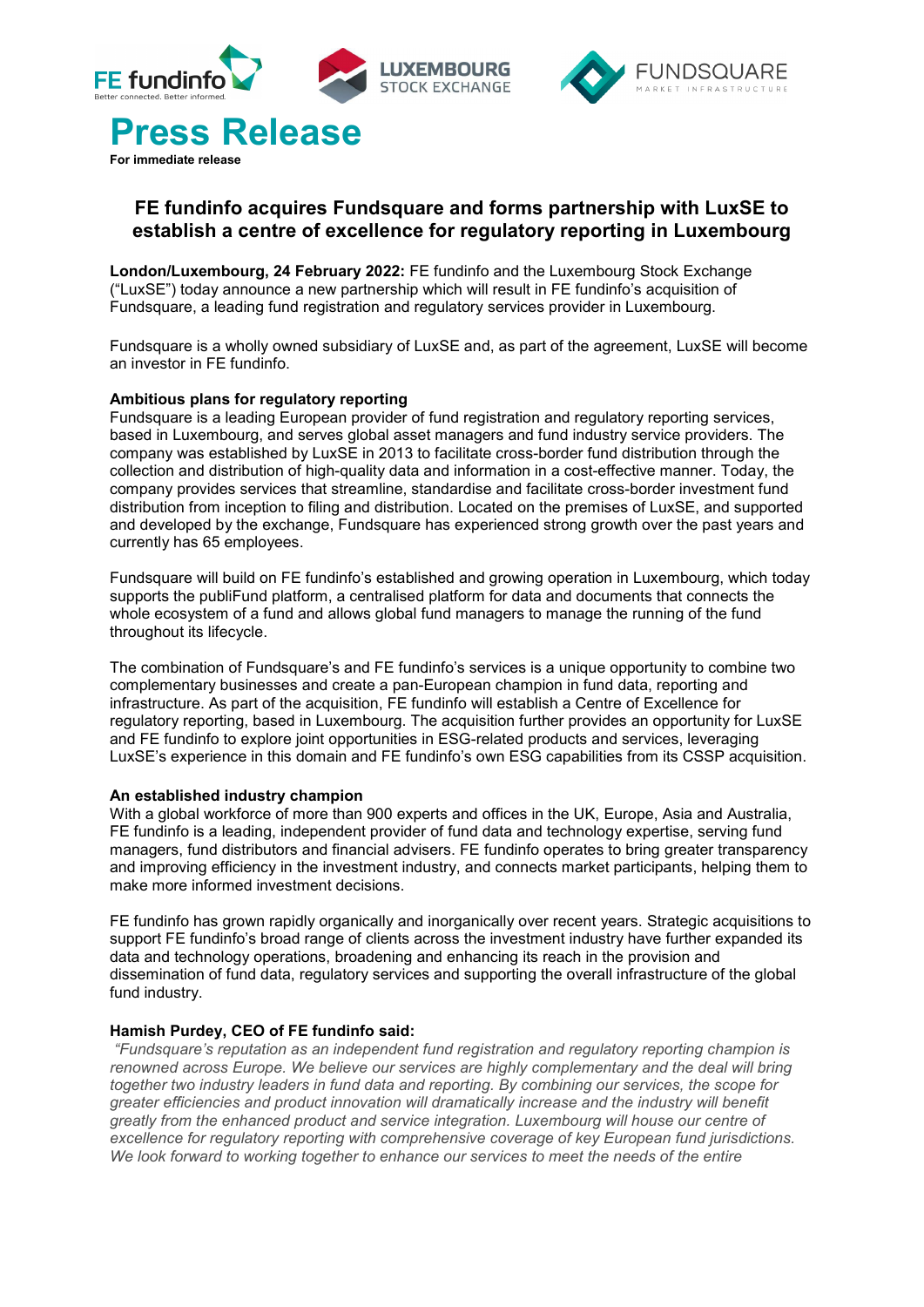



*investment management value chain, including fund managers, distributors, fund service providers, regulators and investors."* 

### **Julie Becker, CEO of LuxSE commented:**

*"Fundsquare is a highly successful company, and we are extremely proud of what the team has achieved so far. To continue to support Fundsquare's future growth and especially its international expansion, we decided to team up with a strong player able to provide the necessary resources, competences and network. We have found the best partner in FE fundinfo and we are confident that this new ownership structure will bring the Fundsquare team many new opportunities for innovation, growth and scale in a rapidly changing environment. The Luxembourg Stock Exchange will remain involved through its stake in the FE fundinfo group, and we are delighted to form an active part in the company's ambitious growth journey, both in Luxembourg and beyond."* 

### **Maxime Aerts, Managing Director and COO of Fundsquare stated:**

*"Increased digitalisation combined with constantly evolving industry-specific regulations have led to an exponential growth in data. Growing competition in the fund industry, along with a definite need for more precise governance and risk mitigation require strong data management and disclosure capabilities. We see an enormous potential for Fundsquare to expand its reach beyond what we have already achieved. We are truly looking forward to forming part of the FE fundinfo group and are eager to explore new opportunities for our clients and our people. We share FE fundinfo's vision and global ambitions, and we are excited to be at the heart of the group's growth strategy for our industry."* 

```
ENDS
```
#### **For media inquiries, please contact:**

**Eoghan Hughes, PR Manager, FE fundinfo. Julie Vichi, LuxSE Press Office Alethia Lyriotakis Fundsquare Press Office** 

| eoghan.hughes@fefundinfo.com                    | +44 (0) 7852 881 983 |
|-------------------------------------------------|----------------------|
| jvi@bourse.lu                                   | +352 621 196 495     |
| alethia.lyriotakis@fundsquare.net +352621517471 |                      |